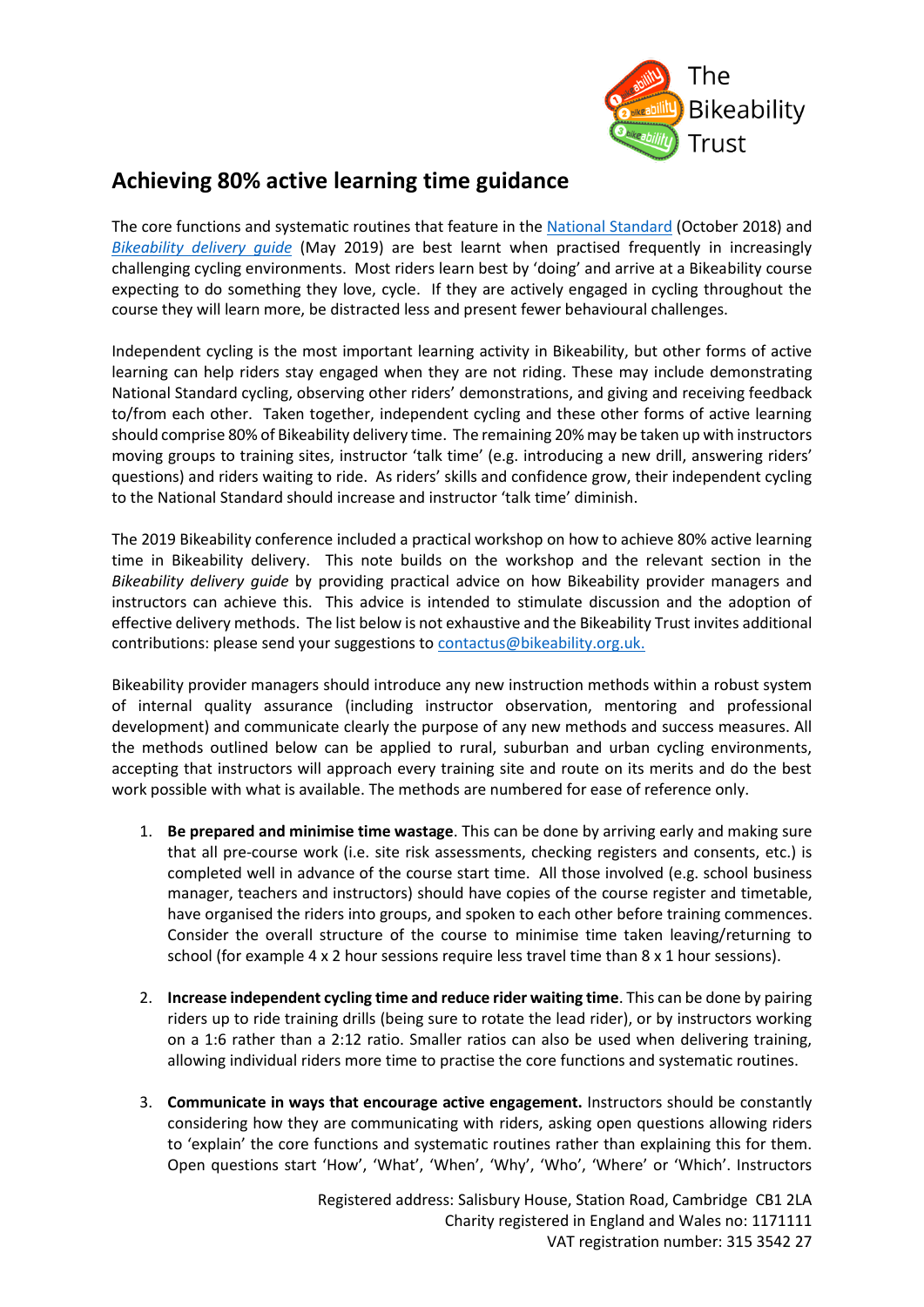

should give every rider in the group opportunities to speak and encourage the quieter riders to participate.

- 4. **Give riders things to do when they are waiting to ride**. For example, when riders observe instructor demonstrations, give them specific core functions to look for and ask them questions whilst the demonstration is happening. Ask waiting riders to remind each other what to do before the start of a drill and provide feedback for each other at the end. Riders could discuss their independent cycling strategies with each other while observing others cycling to the National Standard.
- 5. **Encourage rider demonstrations**. When riders perform a drill, they should be demonstrating National Standard cycling. Depending on the situation, peer observation and feedback for these demonstrations could be provided by waiting riders. When an instructor is present, waiting riders should stand with them at the best vantage points to observe and provide feedback to other riders.
- 6. **Increase the level of challenge**. As their skills and confidence grow, riders should tackle new activities without instruction, apart from the instructor checking they will think for themselves and use systematic routines that focus on the four core functions. Moving groups to more complex and busier training sites as their skills and confidence grow is essential for consolidating learning, securing progression and sustaining engagement.
- 7. **Turn a snake into a group ride**. *Although moving groups moves outside of active learning time*, as riders' skills and confidence grow, instructors may move groups in more active ways to reinforce what they have learned during training. For example, when using a snake with two instructors to move groups, and if the instructors are confident in the collective ability of the group (perhaps towards the end of the course), they should consider riders leading the snake in front of the first instructor and rotating the lead riders. Also, consider allowing the group to move itself from point A to point B within the collective ability of the riders and the limitations of the training area. Converting a passive snake into an active group ride will encourage riders to experience riding together independently (possibly for the first time) while practising what they have learned in training.

## **What does success look like?**

Other workshops at the 2019 Bikeability conference addressed this question, and suggested that good Bikeability delivery should develop riders who

- make independent decisions
- perform the four core functions
- in systematic routines throughout their journey
- become more competent, consistent and confident
- in progressively more challenging cycling environments
- reflect on the decisions they've made
- understand how they're improving
- always cycling towards the National Standard.

Registered address: Salisbury House, Station Road, Cambridge CB1 2LA Charity registered in England and Wales no: 1171111 VAT registration number: 315 3542 27